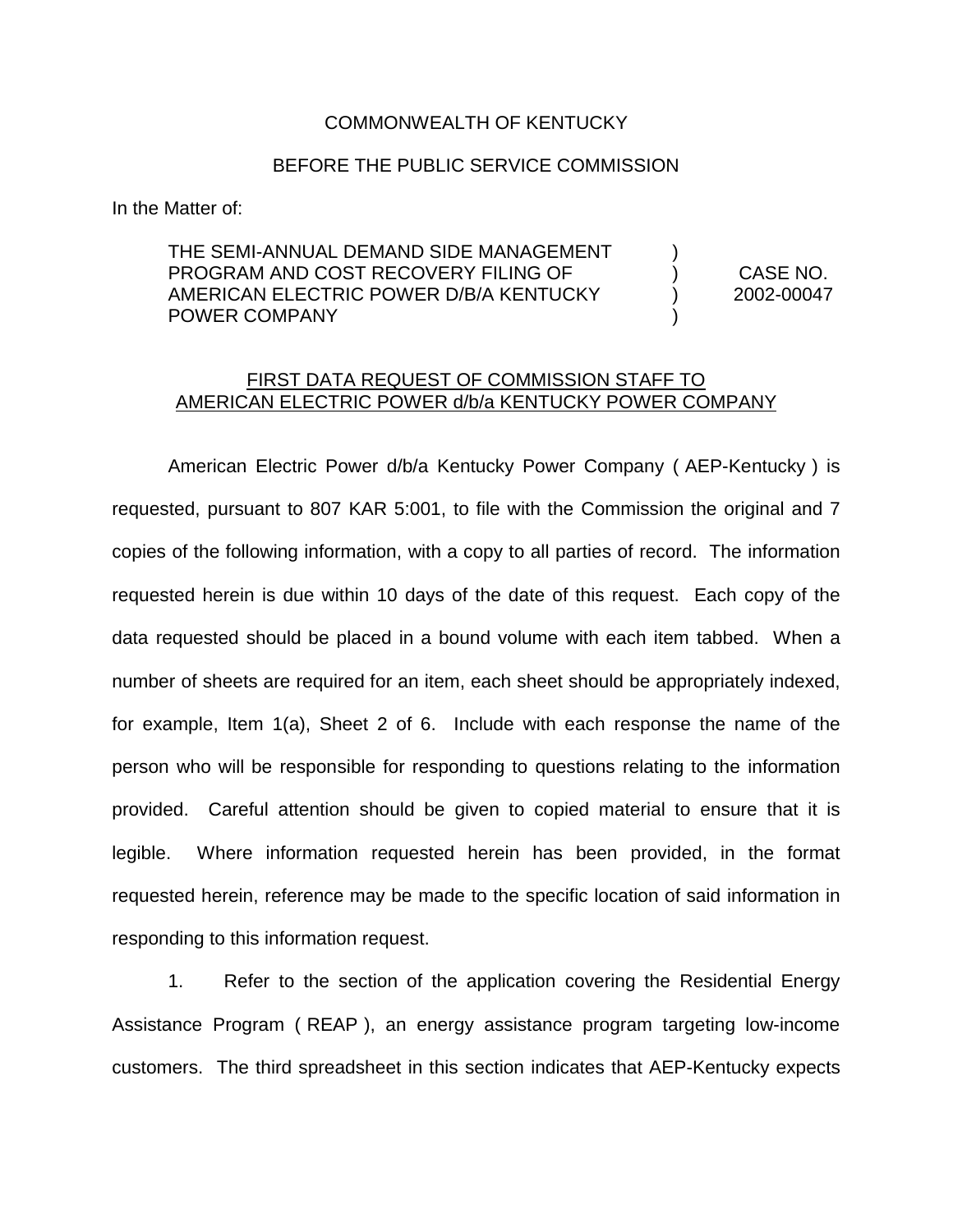to begin incurring costs under REAP in May 2002 with total costs for REAP incurred during calendar year 2002 of approximately \$79,000.

a. Explain why AEP-Kentucky has not included any of the REAP costs for recovery in the Demand Side Management ( DSM ) residential surcharge proposed in the filing.

b. Provide a calculation of the impact the budgeted REAP costs for 2002 would have on an average residential customer using 1,000 kilowatt-hours per month.

c. If AEP-Kentucky initiates its REAP in May 2002 but does not include the expected costs in the DSM residential surcharge proposed in the filing, explain how AEP-Kentucky had planned to seek recovery of the REAP costs.

2. In recent cases involving other energy assistance programs similar to  $REAP<sub>1</sub><sup>1</sup>$  the Commission made specific findings on certain fundamental principles relating to the operation of such programs. Since REAP is not yet operational, AEP-Kentucky should state its opinion on the following principles:

a. The need for, and appropriateness of, requiring that the charge for a home energy assistance program be separately identified on customers bills.

<sup>&</sup>lt;sup>1</sup> Case No. 2001-309, The Annual Cost Recovery Filing for Demand Side Management Costs by The Union Light, Heat and Power Company, order dated December 28, 2001; Case No. 2001-323, Joint Application of Louisville Gas and Electric Company, Metro Human Needs alliance, People Organized and Working for Energy Reform, Kentucky Association for Community Action, and Jefferson County Government for the Establishment of a Home Energy Program, order dated December 27, 2001.